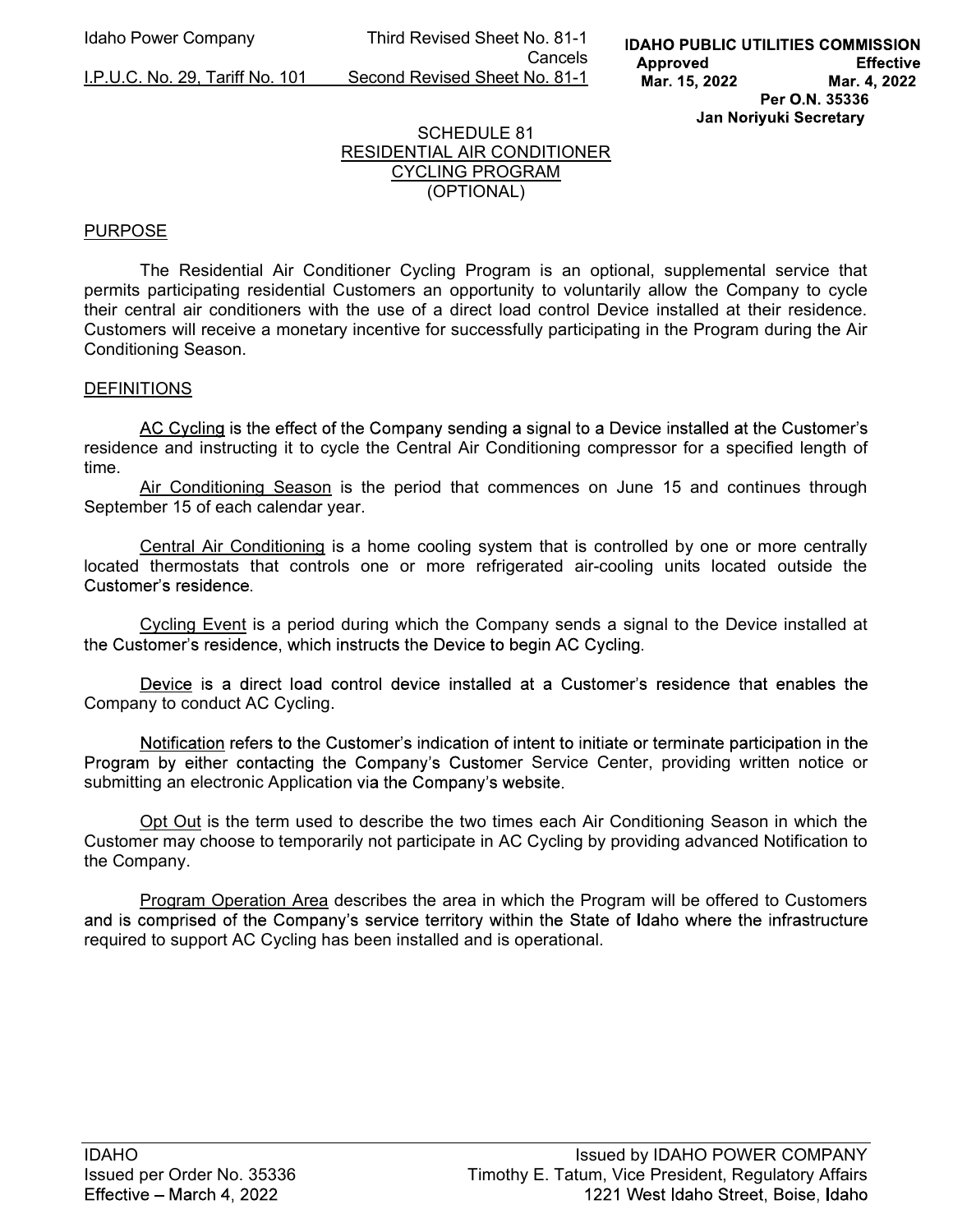Idaho Power Company Fourth Revised Sheet No. 81-2 Cancels I.P.U.C. No. 29, Tariff No. 101 Third Revised Sheet No. 81-2

### SCHEDULE 81 RESIDENTIAL AIR CONDITIONER CYCLING PROGRAM (OPTIONAL) (Continued)

# AVAILABILITY

Service under this schedule is available on an optional basis to Customers taking service under Schedules 1, 5, or 6 who have Central Air Conditioning located at their residences and live within the Program Operation Area. Customers may request to be added to the Program at any time during the year by providing Notification to the Company.

Service under this schedule may be limited based upon the availability of Program equipment and/or funding. The Company shall have the right to select and reject Program participants at its sole discretion based on criteria the Company considers necessary to ensure the effective operation of the Program. Selection criteria may include, but will not be limited to, energy usage, residential location, size of home, or other factors. Customers' Central Air Conditioning equipment must be fully functional and comply with the National Electric Code (NEC) standards. Customers who are renting or leasing their home must provide to the Company written proof of the express permission of the owner of the Central Air Conditioning system prior to acceptance into the program.

#### TERMS AND CONDITIONS

Upon acceptance into the Program, Customers will be subject to the following terms and conditions:

1. Each eligible Customer who chooses to take service under this optional schedule is thereby giving the Company or its representative permission, on reasonable notice, to enter the Customer's residence or property to install a Device and, in certain cases, either a mass memory meter or an end-use meter and to allow Idaho Power or its representative, with prior notice to the Customer, reasonable access to the Device or other Program-related equipment following its installation.

2. Customers added to the Program during the Air Conditioning Season must be effectively participating in the Program prior to the 20<sup>th</sup> day of the month in order to receive an incentive payment for that month.

3. A Customer may Opt Out of the Program two times during the Air Conditioning Season.

4. A Customer may discontinue participation in the Program without penalty by providing Notification to the Company.

5. If there is evidence of alteration, tampering, or otherwise interfering with the Company's ability to initiate a Cycling Event, the Customer's participation in the Program will be terminated and the Customer will be required to reimburse the Company for the cost of replacement or repair of the Device or other Program equipment and the Company will reverse any amounts credited to the Customer's bills during the past twelve months as a result of the Customer's participation in the Program.